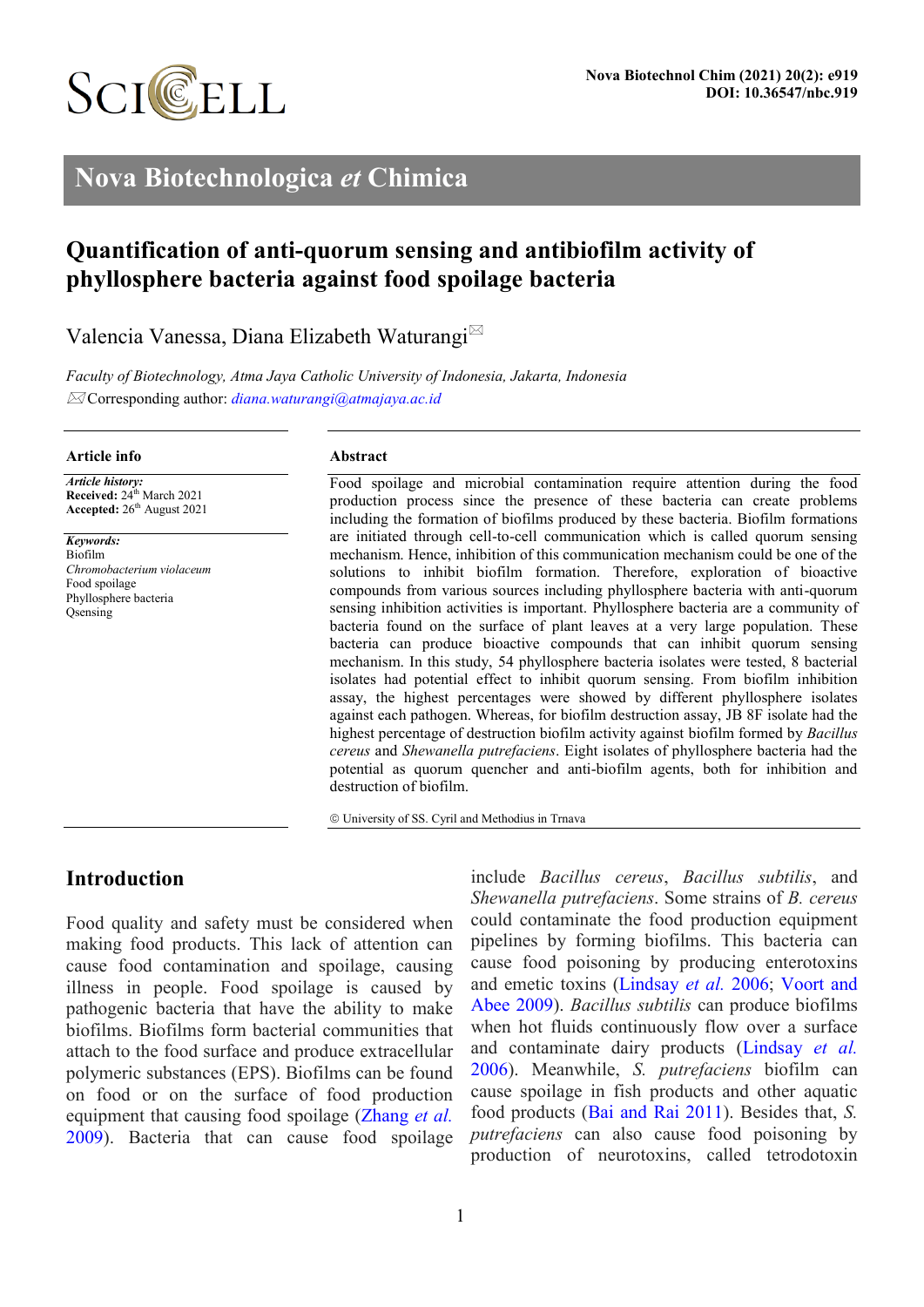## (TTX) [\(Wang](#page-7-2) *et al.* 2013).

Most of biofilms production is initiated through quorum sensing mechanism, where quorum sensing is a communication mechanism between bacteria and regulates gene expression of extracellular molecular signals [\(Hadiwiyono 2009\)](#page-6-2). To overcome this problem, it is important to inhibit bacterial communication. Quorum sensing inhibition can be done by degrading extracellular signal molecules using enzymes. One of the bacteria that can produce metabolites which can interfere with quorum sensing process is phyllosphere bacteria. These bacteria are a group of bacteria living on the surface of the plant leaves that have a very large population and have not been much explored. Phyllosphere bacteria can produce bioactive compounds that can inhibit the process of quorum sensing. For example, this bacteria can fight phytopathogenic *Dickeya dadantii* by inhibiting of quorum sensing through production of AHL-lactonase as quorum quencher [\(Satwika](#page-7-3) *et al.* [2017\)](#page-7-3). The new discoveries can be made regarding phyllosphere bacteria as an anti-biofilm that can be done by interfering quorum sensing or destruction of biofilms that have been formed.

The aim of this research was to screen anti-quorum sensing activity and quantification of anti-biofilm activity of phyllosphere bacterial isolates against food spoilage bacteria, such as *B. cereus*, *B. subtilis*, and *S. putrefaciens*.

## **Experimental**

## *Phyllosphere bacterial isolates*

Fifty-four phyllosphere bacterial isolates were recovered from the Atma Jaya Culture Collection (Catholic University of Indonesia, Jakarta). These bacteria were isolated during previous study and were recovered from *Psidium guajava*, *Averrhoa carambola*, and *Anredera cordifolia* leaves [\(Juliana](#page-6-3) [2011;](#page-6-3) [Listriani 2011\)](#page-6-4). For isolation of phyllosphere bacteria, the leaves were put into the tubes containing 10 mL of 10 mM of phosphate buffer (pH 8.0). Then, the tubes were put into a sonicator for 5 min to release the bacteria from the leaves and homogenized in the buffer. After that, the bacteria suspensions were diluted to phosphate buffer with different serial dilutions  $(10^{-1}, 10^{-2}, 10^{-3}, \text{ and } 10^{-4})$ .

A total of 100 μL of the bacterial suspensions were spread on the Brain Heart Infusion Agar (BHIA) (Oxoid Ltd., Basingstoke, United Kingdom) and incubated 28 °C for 48 h. Phyllosphere bacterial isolates from previous study were grown into King's B Agar (2 g protease peptone; 1.5 mL glycerol; 0.15 g K<sub>2</sub>HPO<sub>4</sub>; 0.15 g MgSO<sub>4</sub>·7H<sub>2</sub>O; 20 g bacteriological agar; 1 L distilled water) and incubated at 28 °C for 48 h. King's B is a semiselective media for phyllosphere bacteria containing glycerol as an abundant carbon source [\(Humphrey](#page-6-5) *et al*. 2014). In this study, the majority of phyllosphere bacterial isolates were recovered from *Psidium guajava*. From the previous study these bacteria showed rod-shape and Gramnegativity. Biochemical properties for all the isolates showed as *Proteus* sp. Molecular identification was done only for JB 16B that was identified as *Proteus myxofacies* with accession number HQ852045 [\(Juliana 2011\)](#page-6-3).

## *Food spoilage bacteria*

The food spoilage bacteria used in this study were *Bacillus cereus* ATCC 10876, *Bacillus subtilis* ATCC 6633, and *Shewanella putrefaciens* ATCC 8071. *B. cereus* and *B. subtilis* were inoculated on Luria Agar (5 g NaCl; 5 g yeast extract; 10 g tryptone; 20 g bacteriological agar; 1 L distilled water) (LA) and incubated overnight at 37 °C. *S. putrefaciens* were inoculated on Tryptone Soya Agar (TSA) (Oxoid Ltd., UK) and incubated overnight at 28 °C.

### *Screening for anti-quorum sensing activity*

Screening of anti-quorum sensing activity was done using the overlay agar method described by [Abudoleh and Mahasneh \(2017\)](#page-6-6) with some modification. Phyllosphere bacteria isolates were inoculated on King's B media by the straight streak method and then incubated at 28 °C for 48 h. Indicator bacteria *Chromobacterium violaceum* was inoculated on Luria Broth (LB) (5 g NaCl; 5 g yeast extract; 10 g tryptone; 1 L distilled water) and incubated at 28 °C for 24 h in an orbital shaker. A total of 100 μL of indicator bacteria from culture  $(OD<sub>600</sub> = 0.132)$  were prepared into 7 mL of semisolid Luria Agar (0.75 % agar) and poured to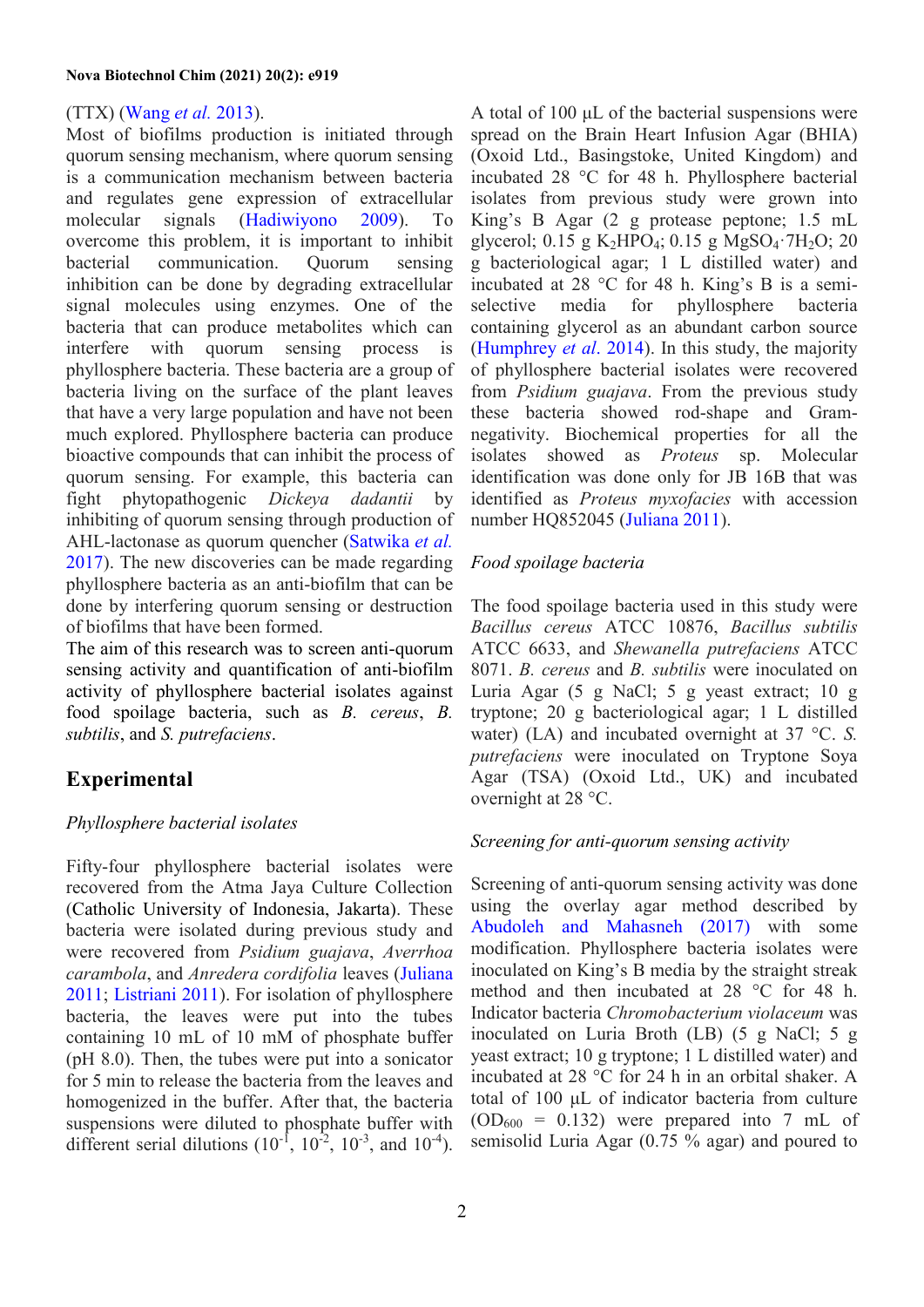overlay on the phyllosphere isolate. Then, the media were incubated at 28 °C for 48 h. The positive result of this anti-quorum sensing screening was determined as a clear zone around the phyllosphere isolate which indicates inhibition of violacein pigment production.

#### *Production of crude extract*

Phyllosphere extraction was done by using a liquidliquid extraction method according to [Fitriani](#page-6-7) *et al.* [\(2016\),](#page-6-7) with some modifications. Phyllosphere bacteria isolates were inoculated into 200 mL of Luria Broth media and cultivated in the orbital shaker incubator at 28 °C for 48 h, and 120 rpm. Then, the culture of the phyllosphere bacterial isolates were transferred into a conical tube and centrifuged at  $13,888 \times g$  for 15 min. The cell-free supernatant was mixed with the same volume of ethyl acetate and kept in the orbital shaker incubator at 28 °C, 120 rpm, overnight. A solvent layer was taken and evaporated using a rotary evaporator and vacuum oven overnight to obtain the crude extract. After that, 1 % of dimethyl sulfoxide (DMSO) were added to obtain a final concentration of stock 20 mg.mL<sup>-1</sup> (w/v) and stored at -20 °C to maintain the stability of crude extract.

### *Antibacterial activity assay*

The antibacterial activity test was done using 3 food spoilage bacteria (*B. cereus, B. subtilis,* and *S. putrefaciens*) using agar well diffusion method. Three pathogenic bacteria were spread onto Brain Heart Infusion Agar (BHIA) (Oxoid Ltd., Basingstoke, United Kingdom) using a sterile cotton bud. Then, a sterile cork borer was used to make wells. A total of 100 μL of phyllosphere's extract were added into each well. Streptomycin  $(10 \text{ mg.mL}^{-1})$  was used as a positive control, while 1 % of DMSO was used as a negative control. The inoculated media were incubated at 37 °C for 24 h. Antibacterial activity was observed by the formation of a clear zone around the well. This assay was performed in triplicates.

#### *Detection of anti-quorum sensing activity*

*C. violaceum* indicator bacteria were used to determine anti-quorum sensing activity using agar well diffusion method. *C. violaceum* was spread onto BHIA media using a sterile cotton bud. Sterile cork borer was used to make wells. A total of 100 μL of phyllosphere's extract were added into each well. Streptomycin  $(10 \text{ mg.mL}^{-1})$  was used as a positive control, while 1 % of DMSO was used as a negative control. Then, the inoculated plates were incubated at 28 °C for 24 h. Anti-quorum sensing activity was observed with the formation of clear zones due to the inhibition of violacein pigment production. This assay was performed in triplicates.

## *Quantification of antibiofilm activity*

Extracts of phyllosphere bacterial isolates were tested against biofilm formation produced by food spoilage bacteria using 96-well microtiter plates. Extracts JB 3B, JB 16B, JB 17B, JB 20B, JB 26B, JB 8F, JB 12F, and EJB 5F were used for this assay. Then, three pathogenic bacteria were grown onto Brain Heart Infusion Broth (BHIB) (Oxoid Ltd., Basingstoke, United Kingdom) and incubated at 37 °C for 24 h. For the inhibition assay, 100 μL of each food spoilage bacteria culture  $OD_{600} =$ 0.132) and 100 μL of extract of each phyllosphere were put into 96-well microtiter plates and incubated at 37 °C for 24 h. While for the destruction assay, 100 μL of each pathogenic bacteria culture ( $OD_{600} = 0.132$ ) were put into 96well microtiter plates and incubated at 37 °C for 24 h. After incubation, 100 μL of the extract of the phyllosphere were put into 96-well microtiter plates and re-incubated at 37 °C for 24 h. Then, all of the media were removed, and the adherent cells were rinsed twice by distilled water. Cells that had been rinsed were air dried before staining. Biofilms were stained with 200  $\mu$ L of 0.4 % (w/v) of crystal violet solution for 30 min. The dye was removed, and the wells were rinsed 5 times by distilled water and airdried for 5 min. The last step was the addition of 200 µL of ethanol into each well and resuspension to solubilize the crystal violet. Optical density was determined using a microplate reader at a wavelength of 595 nm and the percentage of inhibition or destruction was calculated by the formula  $(Eq. 1)$ :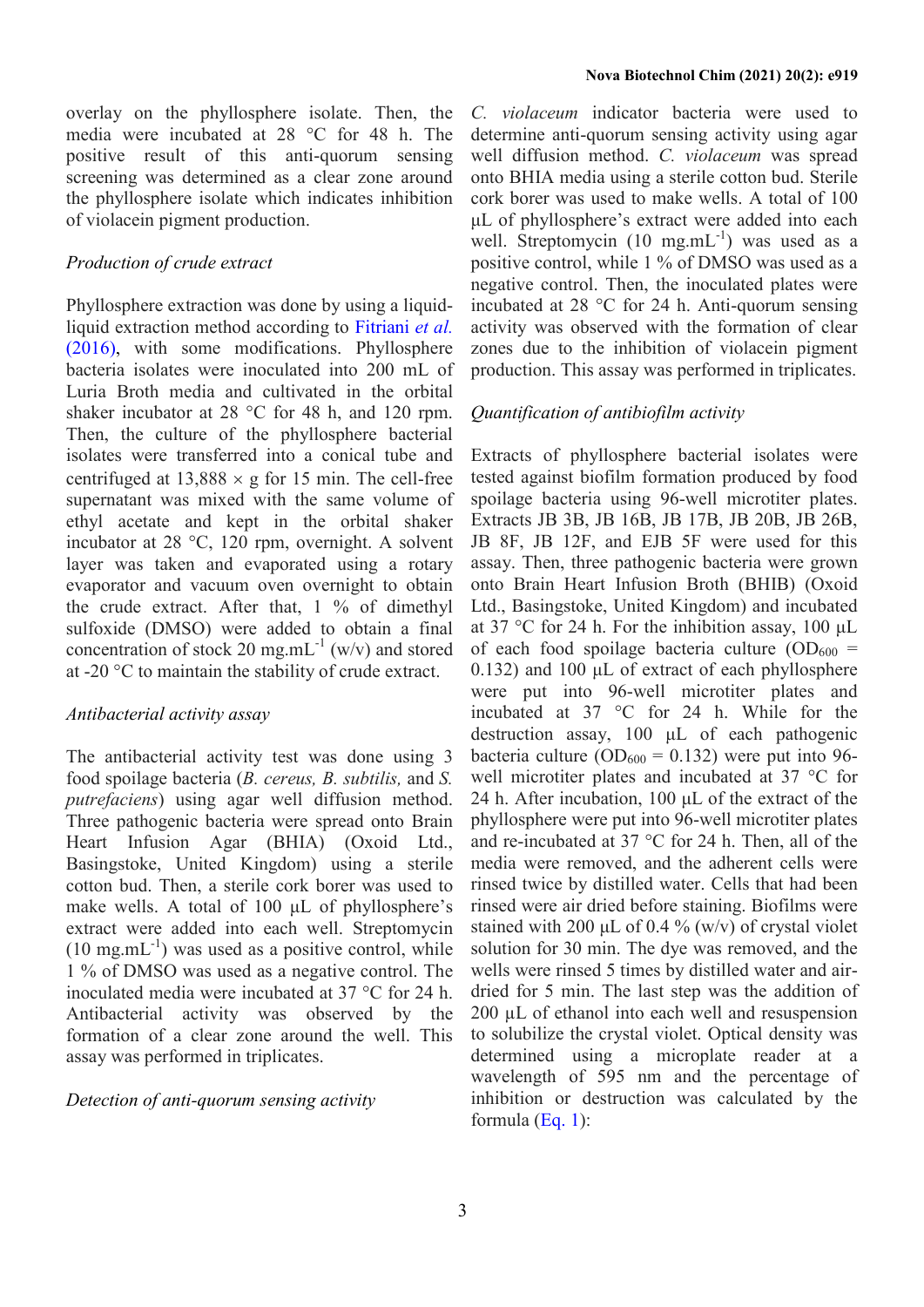#### **Nova Biotechnol Chim (2021) 20(2): e919**

<span id="page-3-0"></span>% inhibition or destruction=
$$
\frac{\text{(Control ODS95nm-Test ODS95nm)}}{\text{Control ODS95 nm}} \times 100\%
$$
\n(1)

## **Results**

#### *Screening for anti-quorum sensing activity*

Screening for anti-quorum sensing activity was carried out by overlay agar method. The positive results of this assay were recorded as a clearing zone around the phyllosphere isolates as shown in [Fig. 1,](#page-3-1) that indicated the inhibition of violacein pigment production. From this assay, there were 35 out of 54 phyllosphere isolates showing antiquorum sensing activity.



**Fig. 1.** Screening for anti-quorum sensing activity: positive result from EJB 5F (**a**) and negative result from JB 40B (**b**).

#### <span id="page-3-1"></span>*Antibacterial activity assay*

Antibacterial activity assays were done using agar well diffussion method. Three food spoilage bacteria were used, including *B. cereus, B. subtilis,*  and *S. putrefacien*s. The results revealed that the

formation of a clearing zone was produced around the well [\(Fig. 2\)](#page-3-2). It was performed that there were 4 (JB 20B, JB 22B, JB 40B, JB 12F) out of 54 phyllosphere isolates with antibacterial activity against *B. cereus*, while 2 isolates (JB 16B and JB 12F) showed an antibacterial activity against *B. subtilis*.



<span id="page-3-2"></span>**Fig. 2.** Antibacterial activity assays of phyllosphere bacteria against *Bacillus cereus* (**a**), *Bacillus subtilis* (**b**), and *Shewanella putrefaciens* (**c**).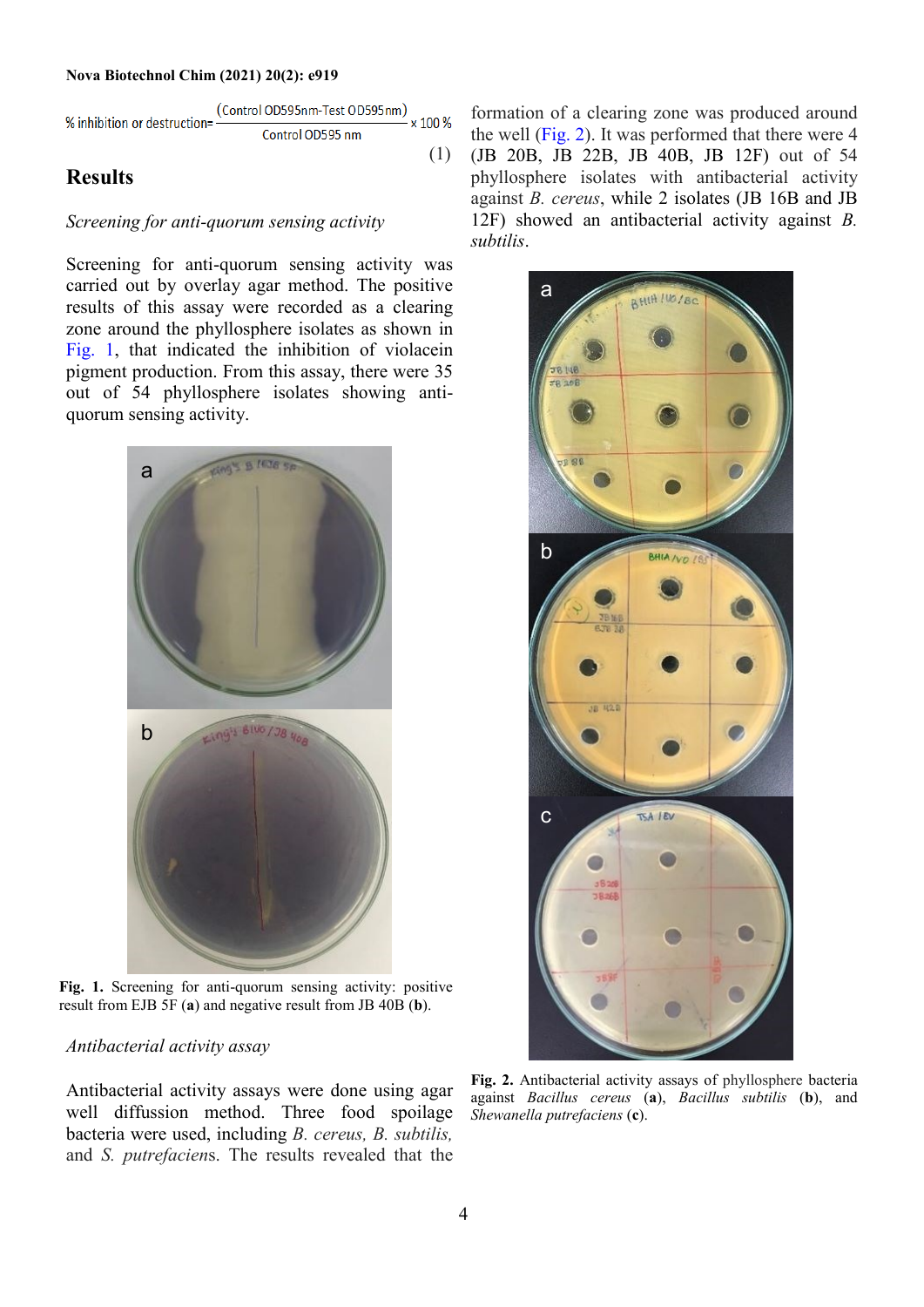#### *Detection of anti-quorum sensing activity*

The crude extracts of 8 out of 54 phyllosphere bacterial isolates gave positive results. Antiquorum sensing activity was determined as clearing zones around the well [\(Fig. 3\)](#page-4-0). The isolates that had positive results were JB 3B, JB 16B, JB 17B, JB 20B, JB 26B, JB 5F, JB 12F, and EJB 5F.



**Fig. 3.** Detection of anti-quorum sensing activity.

#### <span id="page-4-0"></span>*Quantification of antibiofilm activity*

The crude extracts of phyllosphere bacteria had the ability to produce antibiofilm against biofilm formed by food spoilage bacteria, such as *B. cereus*, *B. subtilis*, and *S. putrefaciens,* either through inhibition or destruction of the mature

biofilm formed. All the crude extracts of the phyllosphere could inhibit the formation of biofilms with a value of mean percentage >50 %. For biofilm of *B. cereus*, 6 crude extracts were tested and the highest inhibition against biofilm of *B. cereus* was 85 % for JB 17B isolate.

The lowest inhibition against biofilm of *B. cereus* was 59 % for JB 16B isolate. For quantification of antibiofilm against biofilm of *B. subtilis,* 6 crude extracts were tested. The highest inhibition was 76 % for JB 20B isolates, whereas the lowest inhibition was 38 % for JB 3B isolate. The highest inhibition against biofilm of *S. putrefaciens* was 94 % for JB 8F isolate and the lowest was 27 % for EJB 5F isolate [\(Table 1\)](#page-4-1).

All the phyllosphere isolates have the ability to destruct the formation of biofilm. According to the results of biofilm destruction, a value of the mean percentage was >40 %. The highest destruction against biofilm of *B. cereus* was 66 % for JB 8F isolate and the lowest was 37 % for JB 3B isolate. The highest destruction against biofilm of *B. subtilis* was 93 % for JB 17B. The lowest destruction against biofilm of *B. subtilis* was 66 % for JB 3B isolate. While the highest destruction activity against biofilm of *S. putrefaciens* was 83 % for JB 8F isolate and the lowest was 39 % for JB 12F isolate [\(Table 1\)](#page-4-1).

<span id="page-4-1"></span>**Table 1.** Biofilm inhibition and destruction against food spoilage bacteria.

|                 | <b>B.</b> cereus             |               | <b>B.</b> subtilis |                          | S. putrefaciens |               |
|-----------------|------------------------------|---------------|--------------------|--------------------------|-----------------|---------------|
| <b>Extracts</b> | $\frac{0}{0}$                | $\frac{0}{0}$ | $\frac{0}{0}$      | $\frac{0}{0}$            | $\frac{0}{0}$   | $\frac{0}{0}$ |
|                 | inhibition                   | destruction   | inhibition         | destruction              | inhibition      | destruction   |
| JB3B            | 69                           | 37            | 38                 | 66                       | 51              | 66            |
| <b>JB16B</b>    | 59                           | 43            |                    | -                        | 65              | 80            |
| JB17B           | 85                           | 45            | 74                 | 93                       | 93              | 78            |
| JB20B           | $\qquad \qquad \blacksquare$ |               | 76                 | 75                       | 47              | 82            |
| JB26B           | 77                           | 46            | 56                 | 76                       | 50              | 66            |
| JB8F            | 78                           | 66            | 75                 | 92                       | 94              | 83            |
| JB12F           | ۰                            |               |                    | $\overline{\phantom{0}}$ | 36              | 39            |
| EJB5F           | 75                           | 30            | 54                 | 89                       | 27              | 44            |

- = Not be tested because contains antibacterial activity.

## **Discussion**

Phyllosphere bacteria is one of the largest microbes habitats on the surfaces of plants. These bacterial communities might be beneficial to plants by producing plant growth hormones as well as

production of other bioactive compounds [\(Kim](#page-6-8) *et al.* [2012\)](#page-6-8). These bioactive compounds are also capable acting as quorum quencher. Our results revealed that during screening of anti-quorum sensing activity, 35 of phyllosphere bacterial isolates out of 54 isolates showed positive results,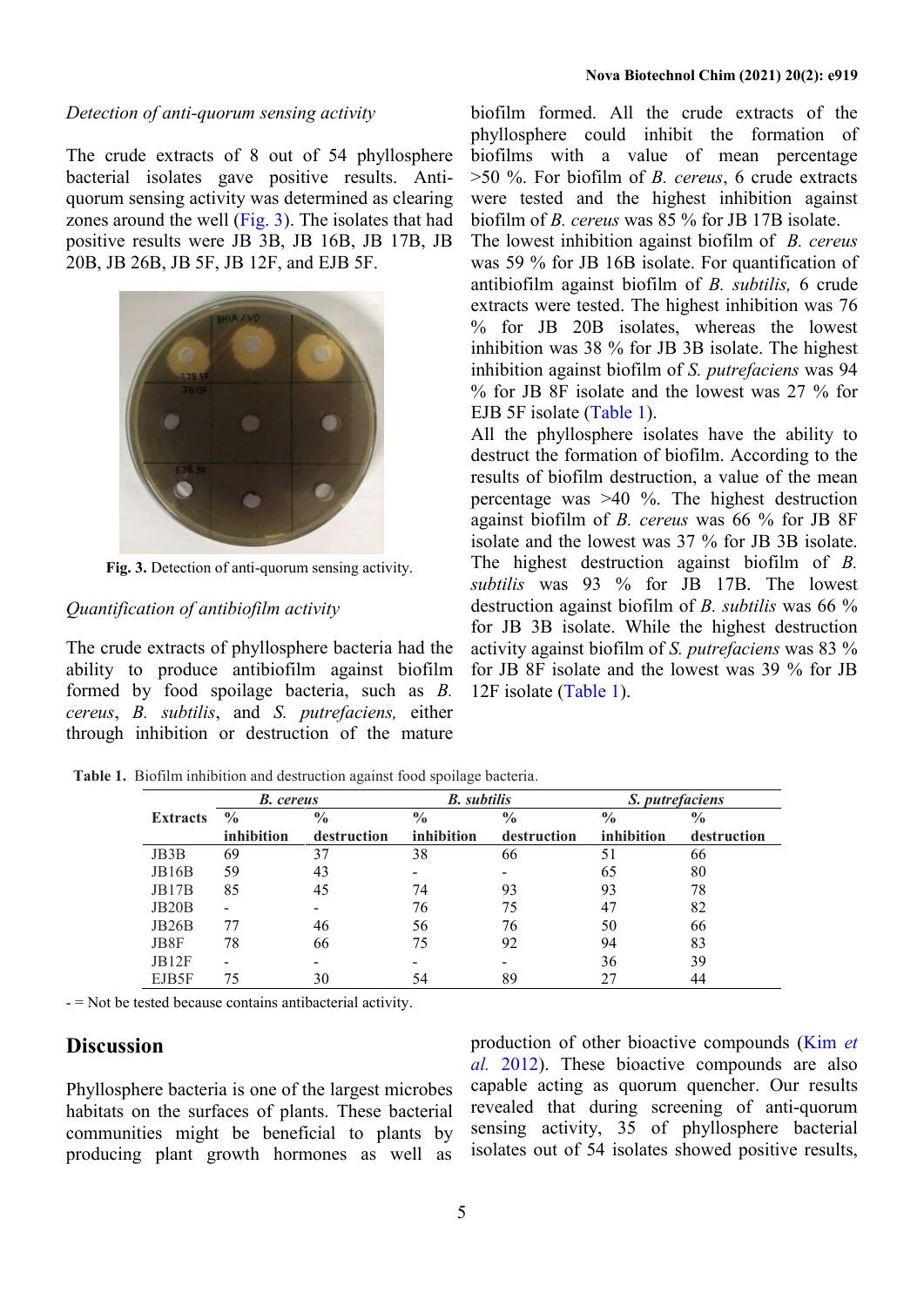where the clearing zones were observed around wells of phyllosphere bacteria. It was indicated as inhibition of violacein pigment production through quorum sensing inhibition of *C. violaceum*. Mechanism of quorum sensing inhibition might be happened through destruction of acyl-homoserine lactone (AHL) molecule which plays an important factor as the autoinducer [\(Abudoleh and](#page-6-6) Mahasneh [2017\)](#page-6-6). The ability of phyllosphere bacteria to inhibit quorum sensing might act as a survival strategy for competition in the extreme and stressful environment due to the fluctuations in physical condition and limited nutrients. Phyllosphere bacteria have AHL-degrading activity, such as AHL-lactonase and AHL-acylase. In a previous study phyllosphere bacteria was proven as a potential biocontrol reagent to control plant pathogens such as *E. carotovora* through signal interference using AHL-lactonase (Ma *[et al.](#page-7-4)* [2013\)](#page-7-4).

All of the phyllosphere bacteria in this study were extracted using ethyl acetate and dissolved with DMSO to make the concentration of 20 mg.m $L^{-1}$ . Crude extracts of phyllosphere were screened for antibacterial assay, detection of quorum sensing, and quantification of antibiofilm. From antibacterial activity assay, positive results were observed by the formation of clearing zones [\(Younis](#page-7-5) *et al.* 2015). There were 4 crude extracts that have antibacterial activity against *B. cereus* and 2 crude extracts against *B. subtilis*. The crude extracts that showed antibacterial activity would not be tested for further assay to avoid false positive result in the antibiofilm determination assay.

From detection of anti-quorum sensing activity, there were 8 crude extracts that showed positive results. These positive results were observed by the clearing zones formation which indicated pigment inhibition activity by crude extracts of phyllosphere. *C. violaceum* as an indicator bacteria produces purple pigment, called violacein, the production is initiated by quorum sensing mechanism with AHL acting as an autoinducer [\(Zahin](#page-7-6) *et al.* 2010). The main components of violacein production are CviI, AHL, CviR receptor. Violacein is synthesized from tryptophan substrate, this substrate is the product of *vioABCD* operon. CviI synthase converts adenosyl methionine and

fatty acids into AHL. In the presence of high concentration of AHL, quorum signal is triggered and AHL binds CviR and control the *vioA* promoter (Stauff and [Bassler 2011\)](#page-7-7).

Quorum sensing is not only about pigment production, this mechanism is a way for bacteria to communicate between cells, to produce and respond to extracellular signal molecule at a spesific cell density. Besides pigment production, quorum sensing can be used by bacteria for virulence, bioluminescene, sporulation, and biofilm formation [\(Hadiwiyono 2009\)](#page-6-2). Biofilm is a bacterial community that attaches to a surface and produces an exopolysaccharide matrix. The first step of biofilm formation is initial attachment stage. On this stage, the bacteria interact and strongly attach. A conditioning film is formed by the adsorption of organic and inorganic nutrients. After this stage, adhered bacteria will produce exopolysaccaride and adhere more firmly. Then, the biofilm will mature and obtain a complex structure of biofilm. In the final stage, cells can release and colonize to other surfaces or return to a planktonic state [\(Brackman and](#page-6-9) Coenye 2015). In some bacterial species, the initial attachment stage can use a quorum sensing mechanism. Bacteria use signal molecules when cell densities are high to colonize and stick to surfaces [\(Zhang](#page-7-0) *et al.* 2009). Biofilm can be found in the medical field, environment, or food industry. Biofilms in the food industry might be on the food processing equipments or on the food surface. The presence of biofilms on food surfaces can cause spoilage and pathogen microbe contamination. Same as on the food surface, several bacteria are known to form biofilms on the food processing with different material, such as stainless steel [\(Ciccio](#page-6-10) *et al.* 2015). The quorum sensing inhibition can be used to inhibit or destruct biofilm that formed by food spoilage bacteria.

According to the quantification of antibiofilm activity, all of the crude extracts of phyllosphere performed antibiofilm activity, both inhibition and destruction. The highest inhibition against biofilm of *B. cereus* was 85 % for JB 17B isolate. *B. cereus* can form biofilms on immersed glass or steel surfaces. The quorum sensing mechanism that induces biofilm formation in *B. cereus* is regulated by *plcR* which is activated by PapR autoinducer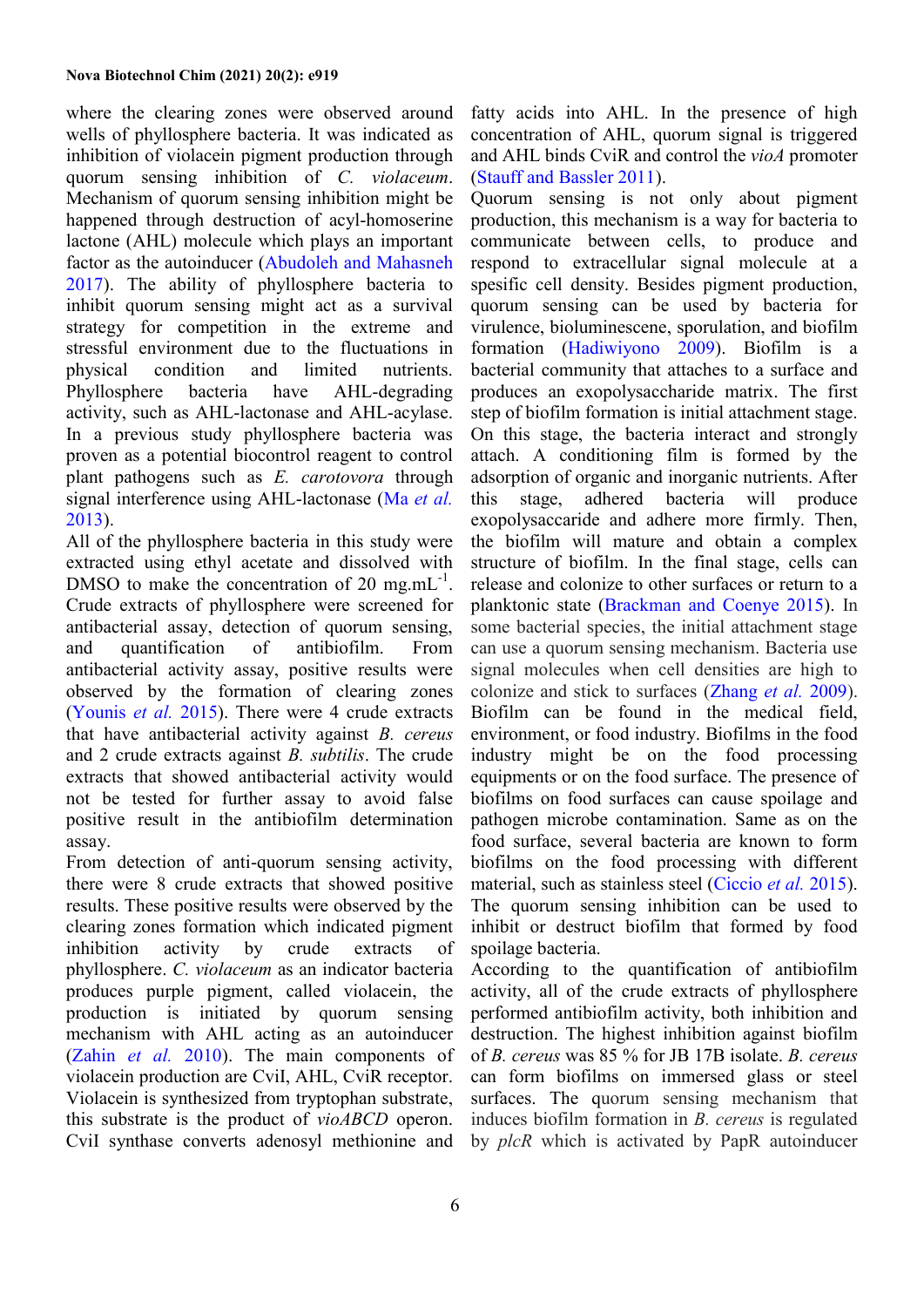peptide (AIP) [\(Pomerantsev](#page-7-8) *et al.* 2009). The highest inhibition againts biofilm of *B. subtilis* was 76 % for JB 20B isolate. *B. subtilis* is an opportunistic pathogen that can contaminate food products by biofilm formation on food processing equipment. The quorum sensing mechanism that induce biofilm is using ComX autoinducer and competence sporulation factor (CSF) [\(Shank and](#page-7-9) [Kolter 2011\)](#page-7-9). Other food spoilage bacteria that have been used in this study was *S. putrefaciens*. This bacteria can be found in aquatic environments which can form biofilm on the surface of food processing. *S. putrefaciens* can form biofilm on a variety materials, such as stainless steel and glass. Biofilm-promoting factor A (BpfA) is the protein contributing to biofilm formation with AI-2 signaling molecules in quorum sensing mechanism [\(Cheng](#page-6-11) *et al.* 2016). We found that the highest inhibition against biofilm of *S. putrefaciens* was 94 % for JB 8F isolate. Based on quantification of biofilm inhibition, all of the crude extracts of phyllosphere had a variety percentage of inhibition. It might have happened due to the different mechanism of biofilm formation from each food spoilage bacteria.

Based on the results of biofilm destruction, the highest biofilm destruction was for JB 8F isolate against biofilm of *B. cereus* and *S. putrefaciens*. The biofilm destruction activity against biofilm of *B. cereus* was 66 % and against biofilm of *S. putrefaciens* was 83 %. The highest biofilm destruction against biofilm of *B. subtilis* was 93 % for JB 17B isolate. These results indicated crude extracts of phyllosphere performed bioactive compound like protease, DNase, and another enzyme that can destruct the component of biofilm and potential for antibiofilm agent (Ma *et al.* [2013\)](#page-7-4). In the other study, these 8 crude extracts of phyllosphere had the ability to inhibit and destruct biofilm formation of fish pathogenic bacteria, such as *Vibrio harveyi*, *Aeromonas hydrophila*, and *Streptococcus agalactiae* [\(Nathalia and Waturangi](#page-7-10) [2021\)](#page-7-10). For further study, it is required to characterize the compound from phyllosphere bacteria which have anti-quorum sensing and antibiofilm activity, toxicity assay for phyllosphere extracts, and molecular identification for phyllosphere bacteria for further application.

## **Acknowledgements**

The authors acknowledge research funding support by Indonesian Ministry of Education and Culture through competitive national research grant 2019-Fundamental research.

## **Conflict of Interest**

The authors declare that they have no conflict of interest.

### **References**

- <span id="page-6-6"></span>Abudoleh SM, Mahasneh AM (2017) Anti-quorum sensing activity of substances isolated from wild berry associated bacteria. Avicenna J. Med. Biotechnol. 9: 23-30.
- <span id="page-6-1"></span>Bai AJ, Rai VR (2011) Bacterial quorum sensing and food industry. Compr. Rev. Food Sci. Food Saf. 10: 184-194.
- <span id="page-6-9"></span>Brackman G, Coenye T (2015) Quorum sensing inhibitor as antibiofilm agents. Cur. Pharm. Des. 21: 1-7.
- <span id="page-6-11"></span>Cheng YY, Wu C, Wu JY, Jia HL, Wang MY, Wang HY, Zou SM, Sun RR, Jia R, Xiao YZ (2016) FlrA represses transcription of the biofilm-associated *bpfA* operon in *Shewanella putrefaciens*. Appl. Environ. Microbiol. 83: 1- 15.
- <span id="page-6-10"></span>Ciccio PD, Vergara A, Festino AR, Paludi D, Zanardi E, Ghidini S, Lanieri A (2015) Biofilm formation by *Staphylococcus aureus* on food contact sufaces: relationship with temperature and cell surface hydrophobicity. J. Food Cont. 50: 930-936.
- <span id="page-6-7"></span>Fitriani A, Ayuningtyas DP, Kusnadi (2016) Inhibition of quorum sensing in *Chromobacterium violaceum* produced by *Pseudomonas aeruginosa*. J. Exp. Biol. Agric. Sci. 4: 103-108.
- <span id="page-6-2"></span>Hadiwiyono (2009) Quorum sensing: suatu sistem komunikasi bakteri fitopatogen, peranannya pada proses infeksi, dan peluangnya sebagai basis pengembangan strategi baru dalam pengendalian penyakit tumbuhan. J Perlindungan Tanaman Indones. 15: 45-54.
- <span id="page-6-5"></span>Humphrey PT, Nguyen TT, Villalobos MM, Whiteman NK (2014) Diversity and abundance of phyllosphere bacteria are linked to insect herbivory. Mol. Ecol. 23: 1497-1515.
- <span id="page-6-3"></span>Juliana (2011) Screening of phyllosphere and endophytic microbes producing antibacterial or anti-quorum sensing activity from *Ageratum conyzoides*, *Coleus amboinicus*, and *Psidium guajava*, B.Sc.-thesis, Atma Jaya Catholic University of Indonesia, Jakarta, Indonesia.
- <span id="page-6-8"></span>Kim M, Singh D, Hoe AL, Go R, Rahim RA, Ainuddin AN, Chun J, Adams JM (2012) Distinctive phyllosphere bacterial communities in tropical trees. Microb. Ecol. 63: 674-681.
- <span id="page-6-0"></span>Lindsay D, Brozel VS, Holy AV (2006) Biofilm-spore response in *Bacillus cereus* and *Bacillus subtilis* during nutrient limitation. J. Food Prot. 69: 1168-1172.
- <span id="page-6-4"></span>Listriani H (2011) Screening for endophytic and phyllosphere microbes with antibacterial activity from *Cantella asiatica*, *Mirabilis jalapa*, and *Averrhoa bilimibi*, B.Sc.-